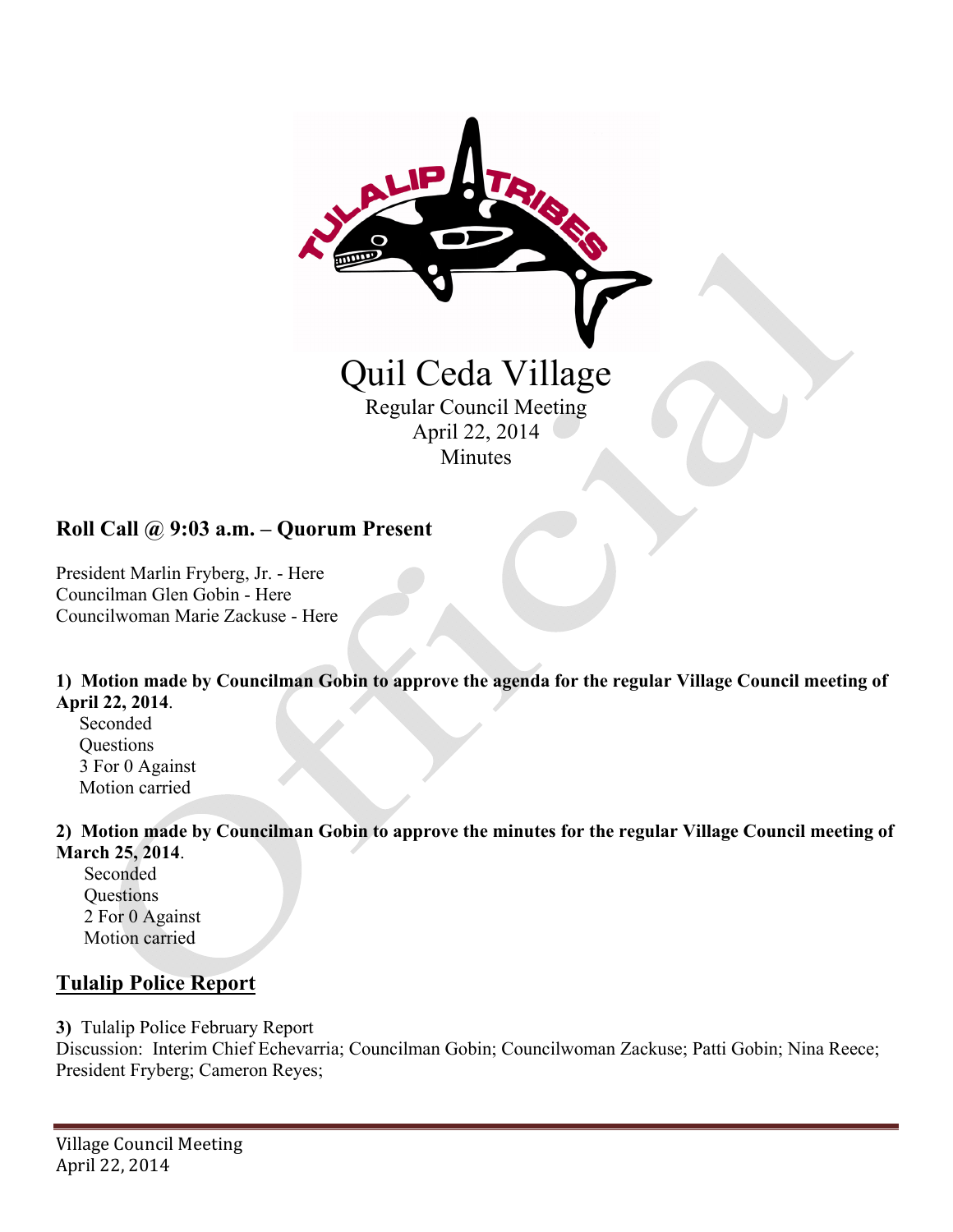Chief has been putting a great deal of emphasis within Quil Ceda Village. Transients are flowing from all points of entry to the reservations. The Chief is looking at a trespass law for the Village. About 75% of the homeless are drug addicted and carry the drugs on them. This is a national problem. There are about 100-150 homeless people who are around the I-5 area. The property near the old Welco site has transients staying there. The property just west is trust land owned by a Tribal Member family and is being leased to a foreign company that has very vague limitations on the usage. Staff will gather more information on this property. Natural Resources staff has some involvement in trying to get compliance for the protection of the Tribe. Stepping up enforcement is working and it will continue.

A few weeks ago the MS Walk was held with the largest crowd ever. More charitable walks are in the works, the Stick Game Tournament as well as the Summer Amphitheatre Concert season will begin soon. The Swap meet will be opening soon and Boom City will be here in a couple months. The Village has some great activities bringing in travelers.

### **Finance Report**

**4)** Year to Date Budget Report

Discussion: Sarah Johnson; Councilman Gobin; Councilwoman Zackuse; Deborah Parker; Nina Reece; President Marlin Fryberg Jr., Martin Napeahi; Patti Gobin; Lengthy discussion on Court and Police budget.

## **General Manager**

- **5**) Contracts Puget Sound Energy Gas Line Extension to 116<sup>th</sup> Street Gas Station FYI
- **6)** Out of State Travel Report FYI

## **Enterprises**

**7)** 116th Street Convenience Store Update Discussion: Nick Gobin; Off the record – Enterprise Activity

**8)** Master Plan Discussion: Nick Gobin Begin Master Plan Project Team meetings on May 9.

#### **Property Management-Closed Session**

# **Adjourn**